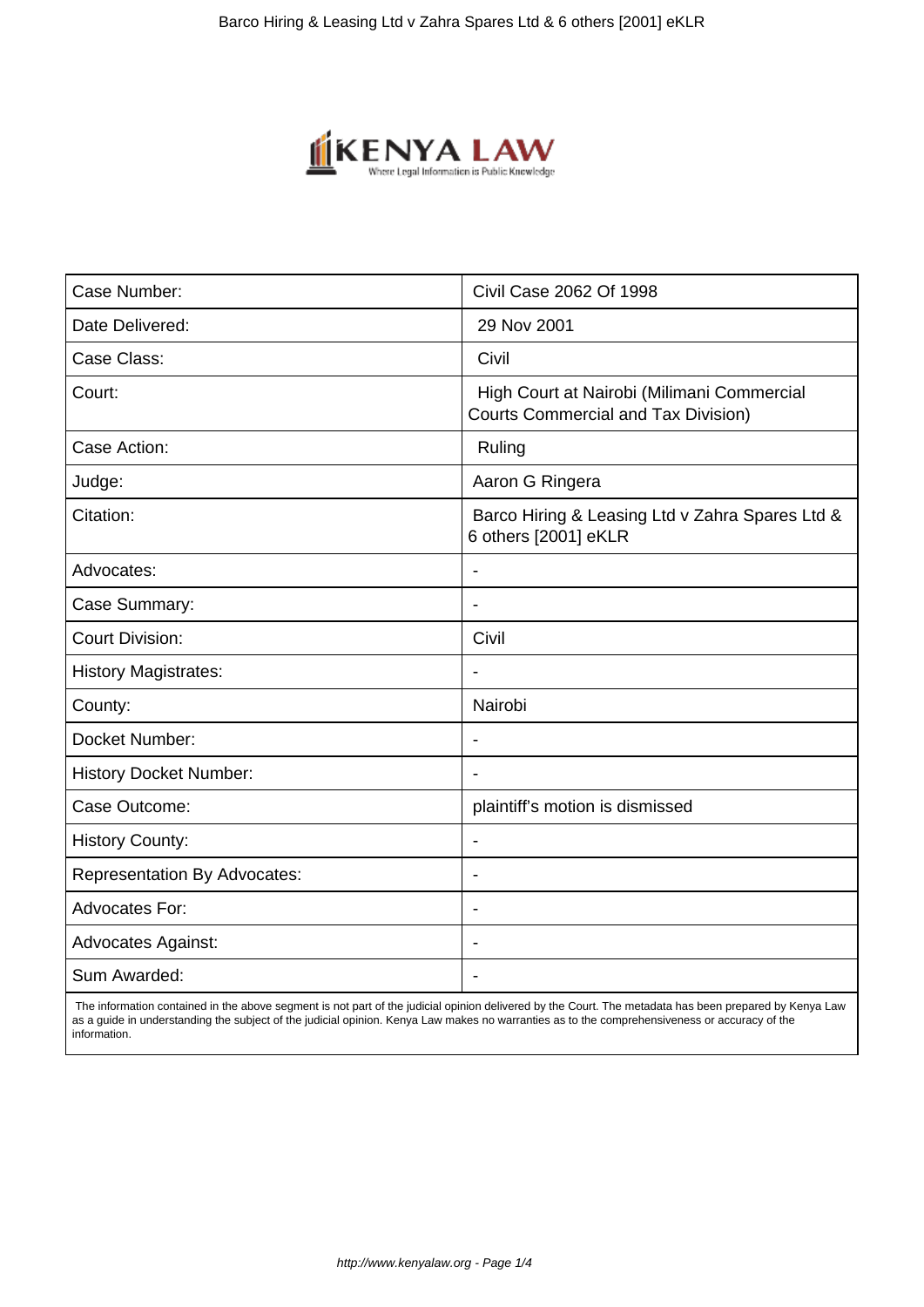### **CIVIL PRACTICE AND PROCEDURE**

Application for summary judgement and/or for striking out a defence under Order 35 rule 1 and Order 6 rule 13(1).

# **REPUBLIC OF KENYA**

### **IN THE HIGH COURT OF KENYA**

### **MILIMANI COMMERCIAL COURTS NAIROBI**

**CIVIL CASE N0.2062 OF 1998**

| <b>VERSUS</b>                        |  |
|--------------------------------------|--|
|                                      |  |
|                                      |  |
| ANGELINA NJERI MACHARIA3RD DEFENDANT |  |
| CHANDRAKANT S. PATEL4TH DEFENDANT    |  |
|                                      |  |
|                                      |  |
|                                      |  |

# **RULING**

This is an application by the plaintiff for orders that (i) judgement be entered in the plaintiffs favour against the  $1^{st}$ ,  $2^{nd}$ ,  $3^{rd}$ , 4th and 6th defendants as prayed in the plaint alternatively and (ii) that the defences filed be struck out as disclosing no or no reasonable defence and/or as being a sham and/or an attempt to delay the fair trial of the suit and/or as being otherwise an abuse of the process of the court. The application is expressed to be brought under Order 35 rule 1 and Order 6 rule 13(1) (a) and or (b) and or (c) of the Civil Procedure Rules. The application is supported by the grounds stated on its face and by an affidavit sworn by the Director of the plaintiff company on 13th July, 1999.

The application and the suit itself are predicated on alleged two hire purchase agreements entered into between the plaintiff on the one part and the first defendant on the other part and written guarantees and indemnities whereby the other defendants allegedly undertook and or guaranteed to be responsible for the debts of the first defendant to the plaintiff.

There are defences filed by all the defendants. There are also grounds of opposition or objection filed by the 1<sup>st</sup>,2<sup>nd</sup>, 3<sup>rd</sup>, and 4<sup>th</sup> defendants. In addition there is an affidavit sworn by the 3rd defendant on her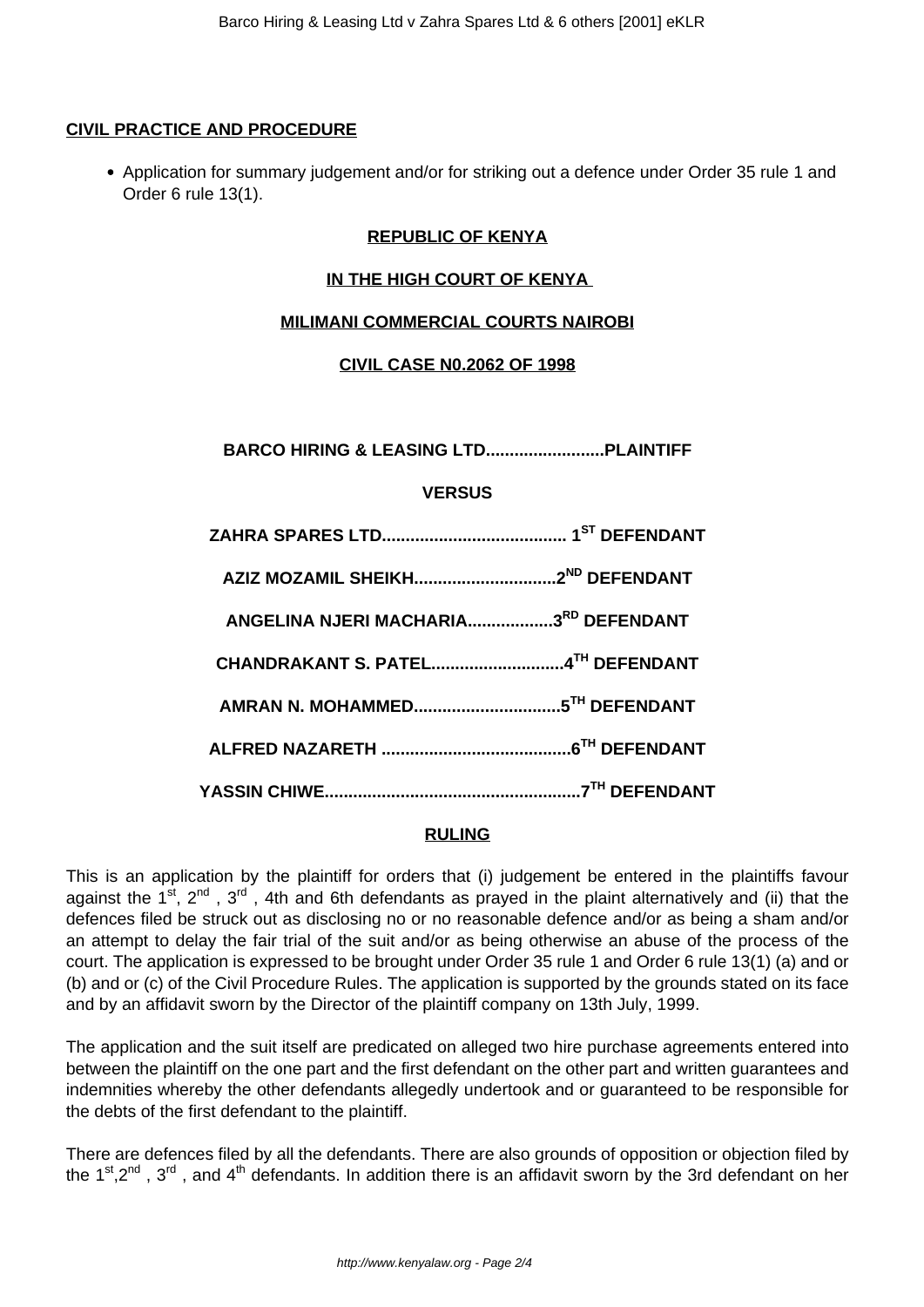own behalf and on behalf of the 1st and 2nd defendants. The 4th defendant has also filed a replying affidavit. The application was canvassed before me at length on the 23rd July and the 17th October, 2001.

I have considered the pleadings, the grounds of opposition, the affidavits filed and the submissions of counsel. I have come to the conclusion that this is not a matter for summary adjudication under either order 6 rule 13 or Order 35 rule 1 or both for the following reasons. First, the plaintiff's claim against the first defendant is based on the hire purchase agreements and a written acknowledgement of indebtedness dated 11th August, 1997 whereby the first defendant acknowledged being indebted to the plaintiff in the sum of Kshs.2,805,000.00 and agreed to pay finance charges of 5% per month with effect from September, 1997 in the event of any default in the payment of the agreed upon instalments. In its defence the 1st defendant in paragraph 5 has averred that the said acknowledgement is invalid and unmaintainable as the same was a result of duress and coercion exacted upon its director by the plaintiff through some police officers at Central Police Station Nairobi. Although Mr. Rach, counsel for the plaintiff, dismissed the alleged duress on the basis that even if the allegation were true, they did not amount to duress as no threat to life or limb was disclosed, I am of the opinion that this is a matter that requires full ventilation at a full trial for the court to determine the truth or otherwise of the allegations and their effect on the consent agreement. And with the validity of that consent being in question, the amount of the plaintiffs claim against the defendants jointly and severally must remain in doubt. Secondly, the 2nd, 3rd and 4th defendants have denied executing the agreements of guarantee and indemnity relied on. Execution of the documents concerned is a necessary part of the plaintiffs claim. Now although there is Considerable force in Mr. Rach's arguments that these defendants did sign the guarantees as all of them purport to be witnessed by an advocate who has drawn the defences on record on behalf of the1st 2nd and 3rd defendants, I think I cannot make a definitive finding on the issue without the risk of being seen as having tried the case on affidavits. I am of the opinion that where execution of a document is denied, the truth or otherwise of the matter can only be determined at a full hearing after cross examination of the executants. That must be especially so where a party denies, as the fourth defendant has done in his replying affidavit, even knowing or meeting the other executants of the document or the attesting advocate. Thirdly, the fourth defendant has in his replying affidavit raised substantial issues of law on whether or not the consent between the 1st defendant and the plaintiff could bind the guarantors and the effect of such consent on the validity and enforceability of the guarantees allegedly entered into prior to such consent. He also raises the issue of misrepresentation. According to him, it was mispresented to him that the guarantee was for purchase of a motor vehicle worth Kshs.400, 000 only. Fourthly, the 6th defendant has raised the issue of whether any notice was served on him under the guarantee and whether in the absence of such notice, he could be liable to the plaintiff.

All in all, it is apparent that the defendants have raised bona fide triable issues and it would not be right in those circumstances to enter summary judgement against them or to strike out their defences on the grounds that they do not disclose any reasonable defences or that they are plainly unsustainable or they may delay the fair trial of the action or are otherwise an abuse of the process of the court.

In the result the plaintiff's motion is dismissed with costs to the respondents.

DATED at Nairobi this 29<sup>th</sup> day of November 2001.

# **A.G. RINGERA**